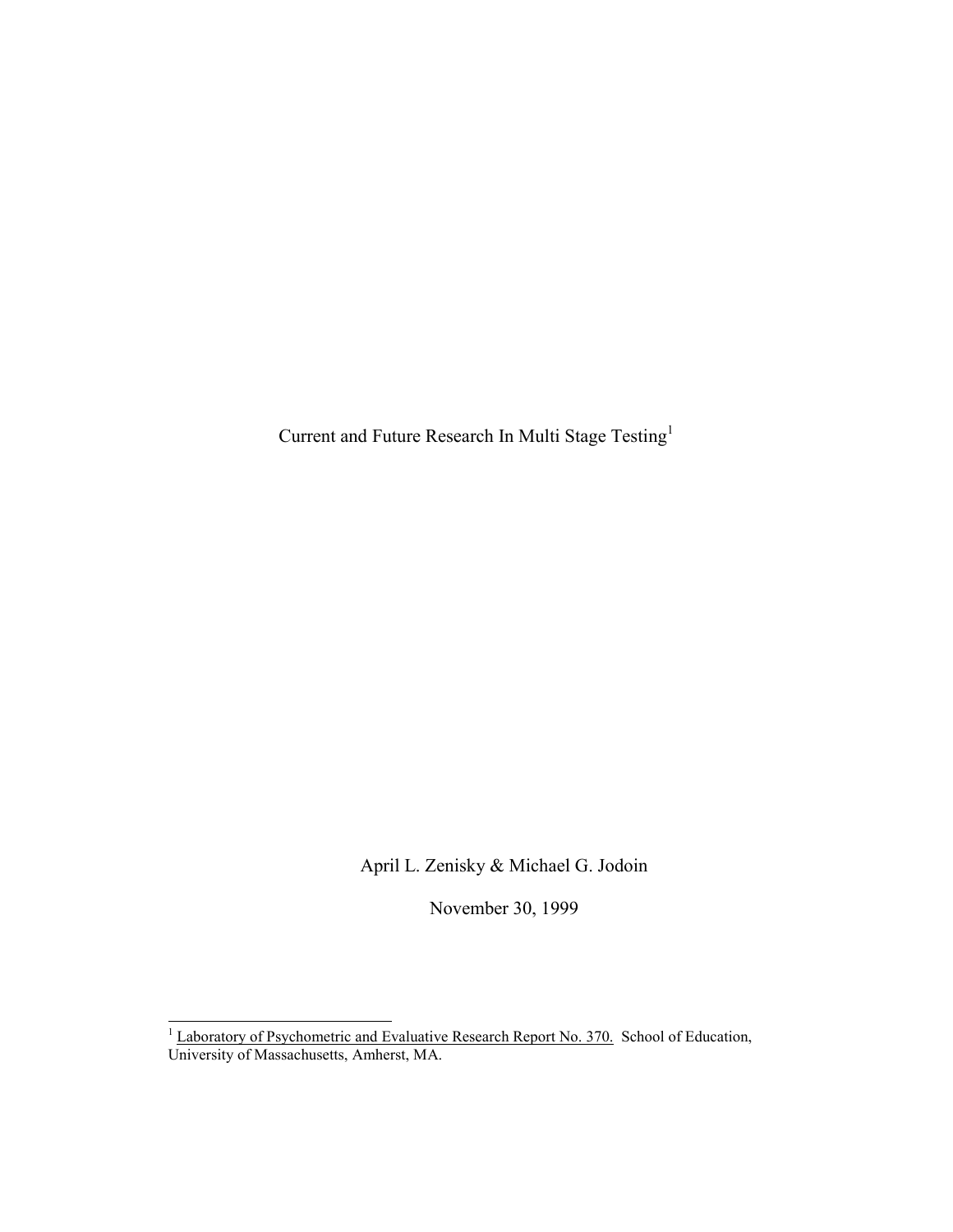Among the fundamental objectives in test development is the minimization of measurement error. Under a tradition paper and pencil framework, all examinees see the same test form. $<sup>2</sup>$  That is, examinees are</sup> presented the same items to measure the construct of interest. Given this constraint, there are three ways to lower measurement error.

First, increasing the length of the test will improve measurement precision. However, this may not be a suitable solution for reasons such as time constraints. Second, the use of more highly discriminating test items is another method to improve measurement precision. Unfortunately, the construction of more highly discriminating items is not likely to be a practical solution since item construction is both a difficult and expensive task. Third, measurement error near a particular ability of interest may be reduced by increasing the number of items with difficulty near the ability of interest. In criterion-referenced testing, where the ability of interest is a constant (e.g., a classification cutscore), this may prove to be an acceptable solution if sufficient items near the ability of interest are available in the item pool. In norm referenced testing, where the ability of interest is a variable (e.g., the ability of each examine), this is not a tenable solution.

Until the development of Item Response Theory (IRT), the aforementioned three methods for improving the measurement precision of tests

 $\overline{a}$ 

 $2$  Examinees could also see parallel forms of the tests which would require strict content and statistical equivalence.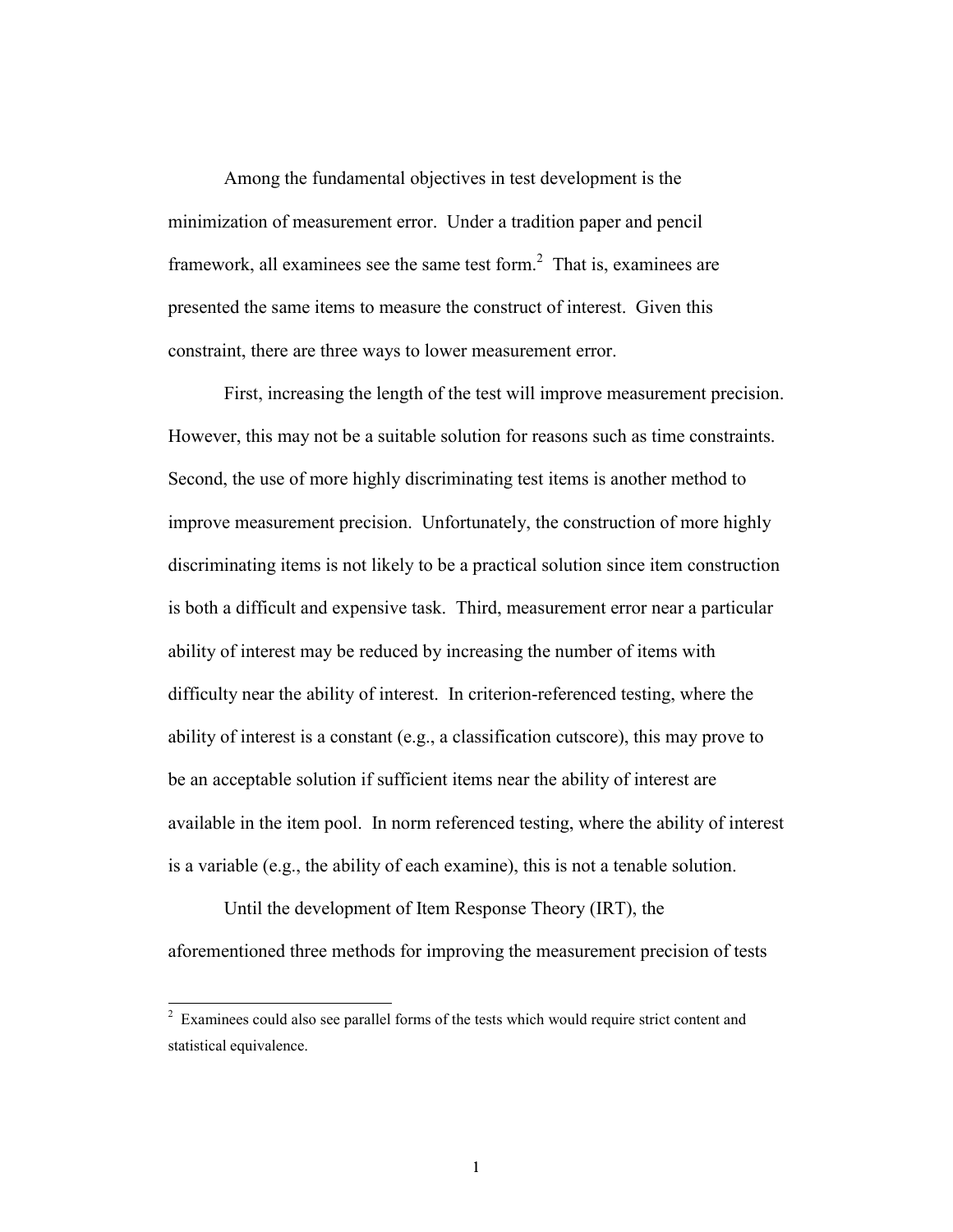were justified with the classical test theory (CTT) concept of test variance. The development of IRT not only provided another framework to justify the use of these procedures to reduce measurement error with the concepts of item and test information, but also provided a mechanism to assign comparable scores to examinees from tests consisting of items that were not strictly statistically equivalent. Along with the development of the computer which assisted with the extensive computations required in this framework, this spurred the development of new testing strategies which used items that are *tailored* or *adapted* to examinee ability.

The focus of this paper is a particular form of adaptive testing that appears to have potential for Microsoft's consideration as a test design in their delivery of credentialing examinations, known as multi-stage testing (MST). Before discussing specific examples of MST, we will attempt to define a nomenclature and general model that will place MST in broader context of computer based testing (CBT).

### MST in the Context of Computer Based Testing

MST is an adaptive strategy with essentially four steps. First, an examinee is presented a set of items called a *module*. A module is a self-contained, carefully constructed, fixed set of items that is exactly the same for every examinee to whom it is administered. Second, the examinee's ability is estimated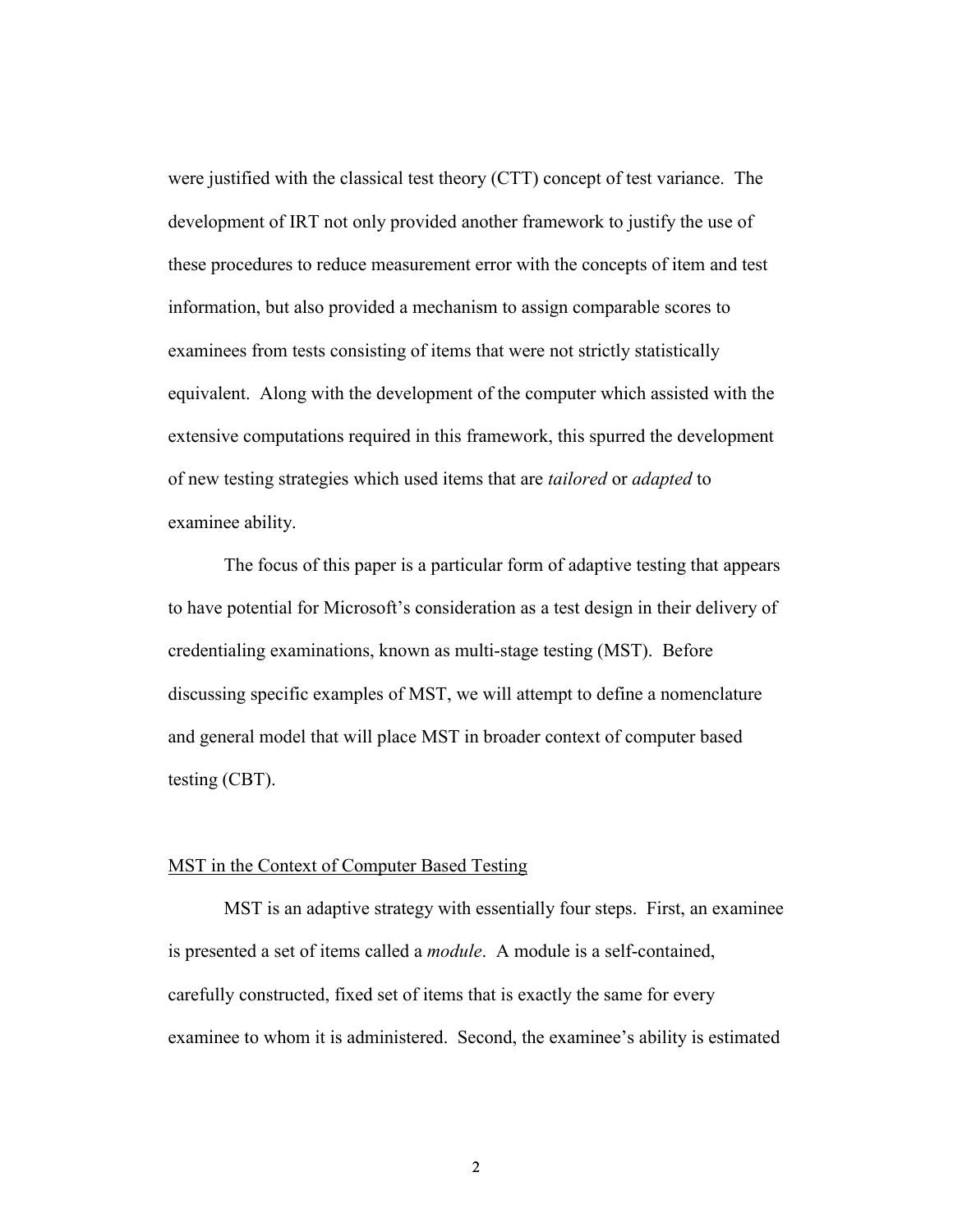based on the items presented. This may be achieved with a variety of methods including maximum likelihood or Bayesian estimation. Third, the examinee progresses to the second *stage* of testing and is assigned a new set of items – a second module - contingent upon the examinees estimated ability level from the previous module(s). Again, the module consists of a predetermined group of items but in the second (and subsequent) stages all examinees will not receive the same module. For example, an examinee with a high ability estimate may be assigned a module consisting of more difficult items, or in IRT terms, a negatively skewed test (module) information function. In contrast, a less capable examinee is presented a module with less difficult items or a positively skewed test information function. In both situations, the module information function should ensure adequate information across the ability levels of examinees that will be assigned to that module.

Finally, steps two and three are repeated for each stage in the MST design. Figure 1 is an example of a three-stage test with three modules at both the second and third stages of testing representing the channeling of low, moderate, and high ability examinees to modules which correspond to their ability level. It is important to emphasize that at the second stage an examinee is administered only one of modules B, C, or D corresponding to low, medium, and high ability examinees, respectively. Similarly, at the third stage examinees are administered only one of modules E, F, or G with allowances made for examinees to be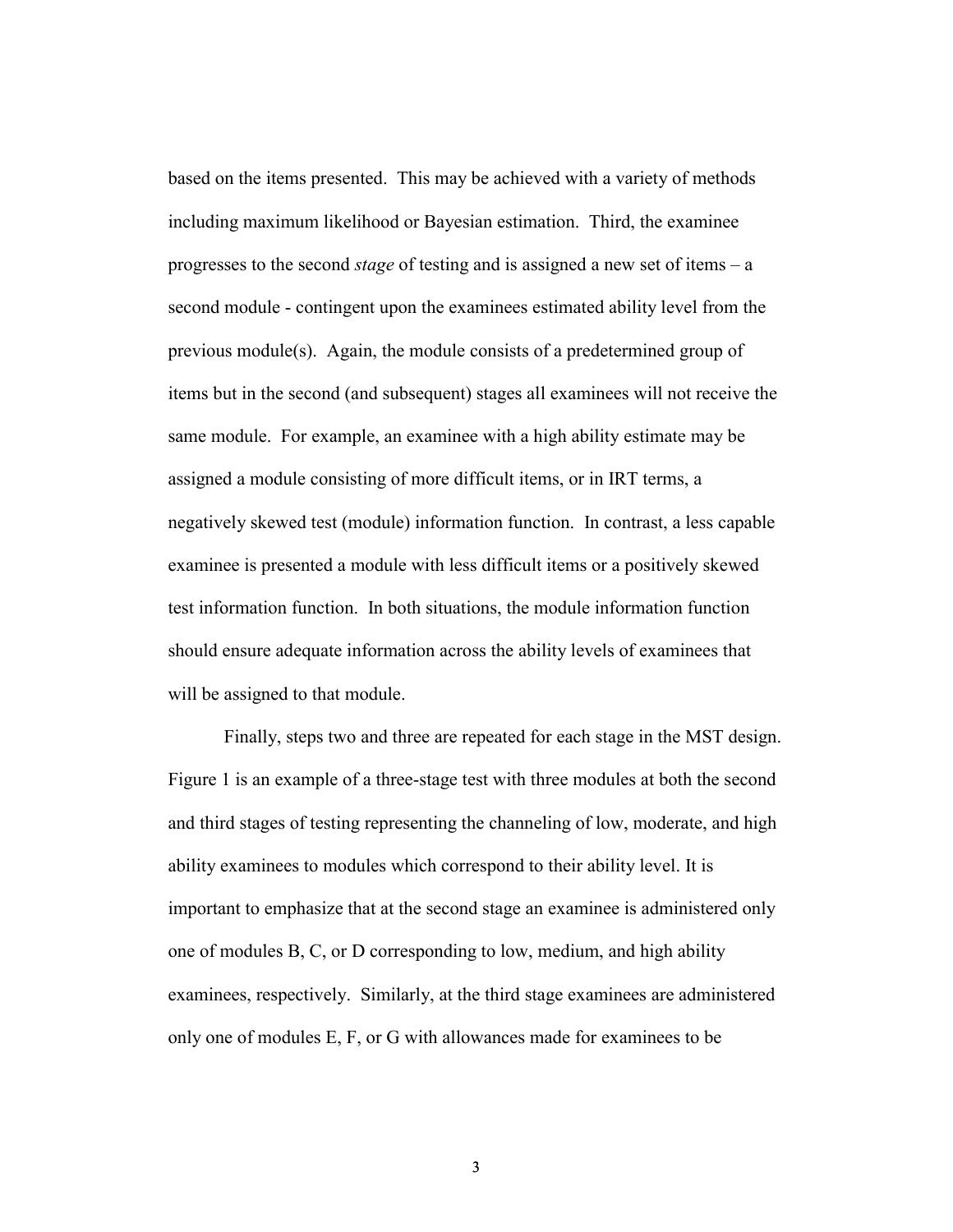assigned to more difficult or less difficult modules if ability estimates change after the administration of the second stage module. Finally, the set of modules including the preassigned routing through the stages is referred to as a *panel*. A panel is analogous to a test form in traditional test construction and is useful in test security to avoid excessive numbers of examinees writing identical tests.





 Linear on the Fly Tests (LOFT) and Computer Adaptive Tests (CAT), two other test designs being considered by Microsoft can be thought of as special cases of MST. Figure 2 demonstrates that a LOFT test may be viewed as a MST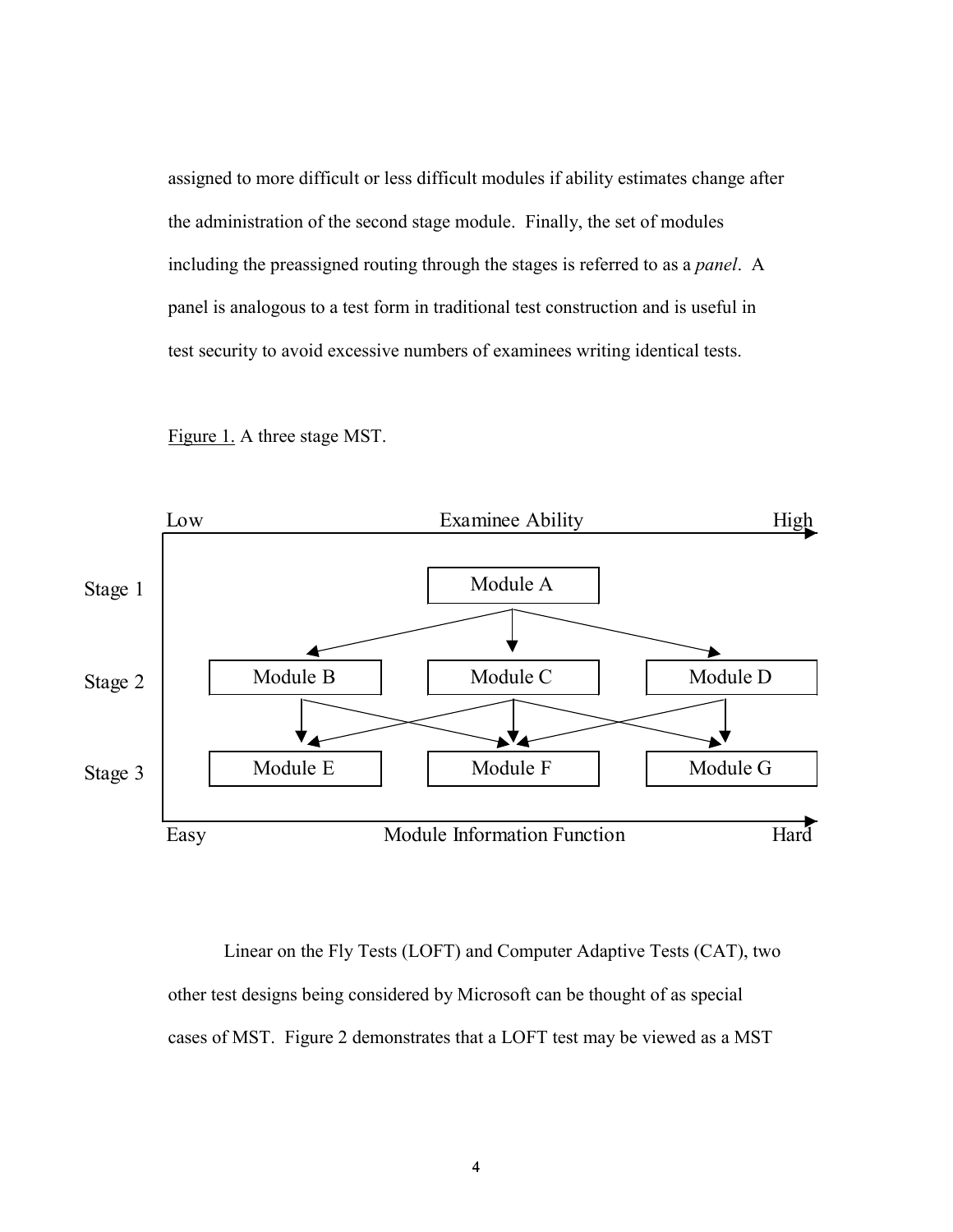with only one stage but multiple panels. Figure 3 portrays CAT as a *n*-stage MST where each module consists of only one item and *n* corresponds to the number of items need to reach the stopping rule. Although not shown in Figure 3 one could imagine the numerous panels that would accompany a CAT as a result of item exposure controls.

![](_page_5_Figure_1.jpeg)

![](_page_5_Figure_2.jpeg)

Figure 3. CAT as a special case of MST.

![](_page_5_Figure_4.jpeg)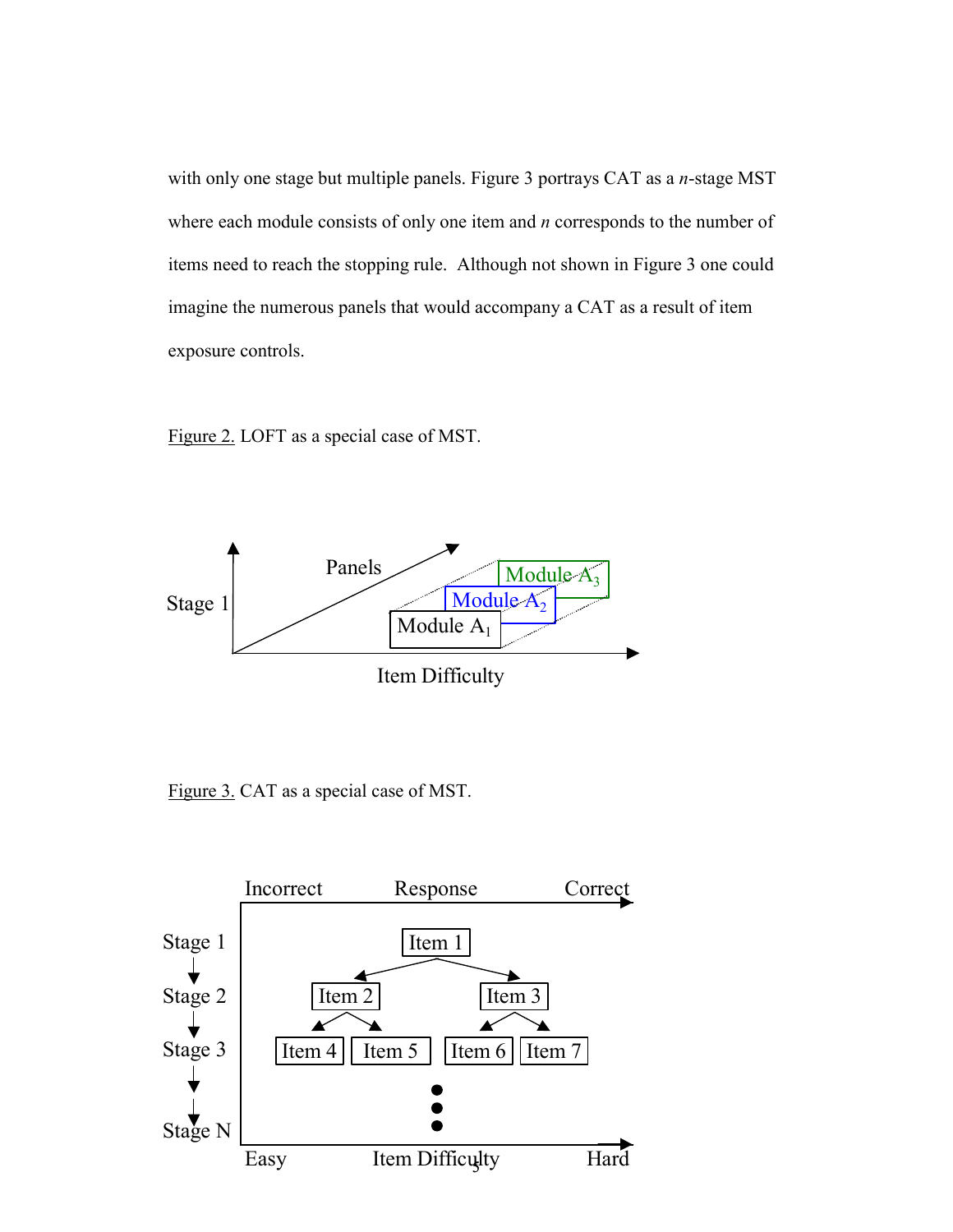Therefore, one might view MST as a compromise between traditional linear testing methods where all examinees see the same items (or parallel forms for security reasons) and tests that are fully-adaptive at the item level. That is, MST is a partially-adaptive version of traditional linear tests and thereby retains many of the advantages of linear testing while benefiting from the increased measurement precision available with fully-adaptive CAT. Before a discussion of the advantages and disadvantages of MST in comparison to linear and CAT testing, two popular MST designs will be examined.

## Two-Stage and Multi-Stage Testing

Several test construction strategies incorporating hierarchical structures have been studied and in some cases put into practice, and such strategies may be separated into two-stage and multi-stage approaches (Hambleton, Zaal, & Pieters, 1991). In both the two-stage and multi-stage methods, examinees first take what is generally termed a *routing test* (i.e., the first module), where all examinees respond to some predetermined number of common items. The next set of test items (i.e., the *second stage or module*) an examinee is presented with is determined by the examinee's performance on the routing test. The relative ease of implementing the two-stage test design to groups of examinees or to individuals even without the use of computers has made this format somewhat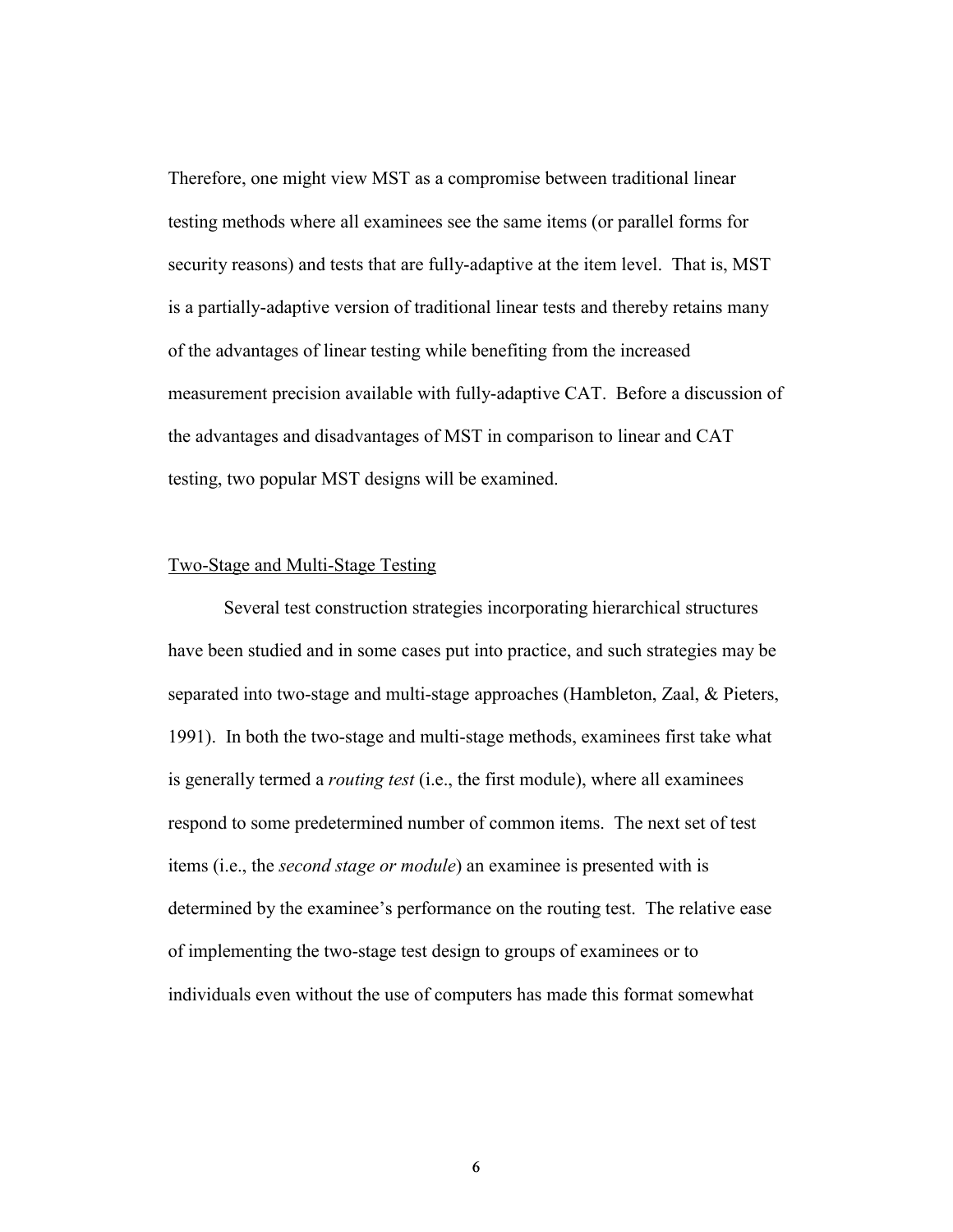more commonly employed than a test structure with multiple stages (Patsula, 1999).

In a MST design incorporating more than two stages, how an examinee performs on the second-stage test then routes the examinee to a third stage module. This process could continue to some programmed level of measurement precision or through a pre-specified number of stages. While some applications of multi-stage testing (MST) used in practice have three or more such stages, most others do employ a two-stage structure (Rock, Pollack, & Quinn, 1995; Luecht, et al., 1996; Rock, 1996). An examinee's ability can then estimated on the basis of the items taken at each of *n* stages.

In both two-stage and multi-stage models, the routing decisions that occur at the end of each stage can be classified as fixed-branching (Hambleton, et al., 1991). Fixed-branching occurs when the structure of items is the same for all examinees, although examinees may move through the structure in a unique way. Figure 4 presents an example of fixed branching where an examinee could end up at item 5 in two ways. Examples of fixed-branching in MST include the flexilevel test suggested by Lord (1971) and Weiss' (1982) stratified-adaptive test. It should be noted that the earliest incarnations of these test structures generally have a single item in each stage, rather than a set of items as is found in designs that are more recent.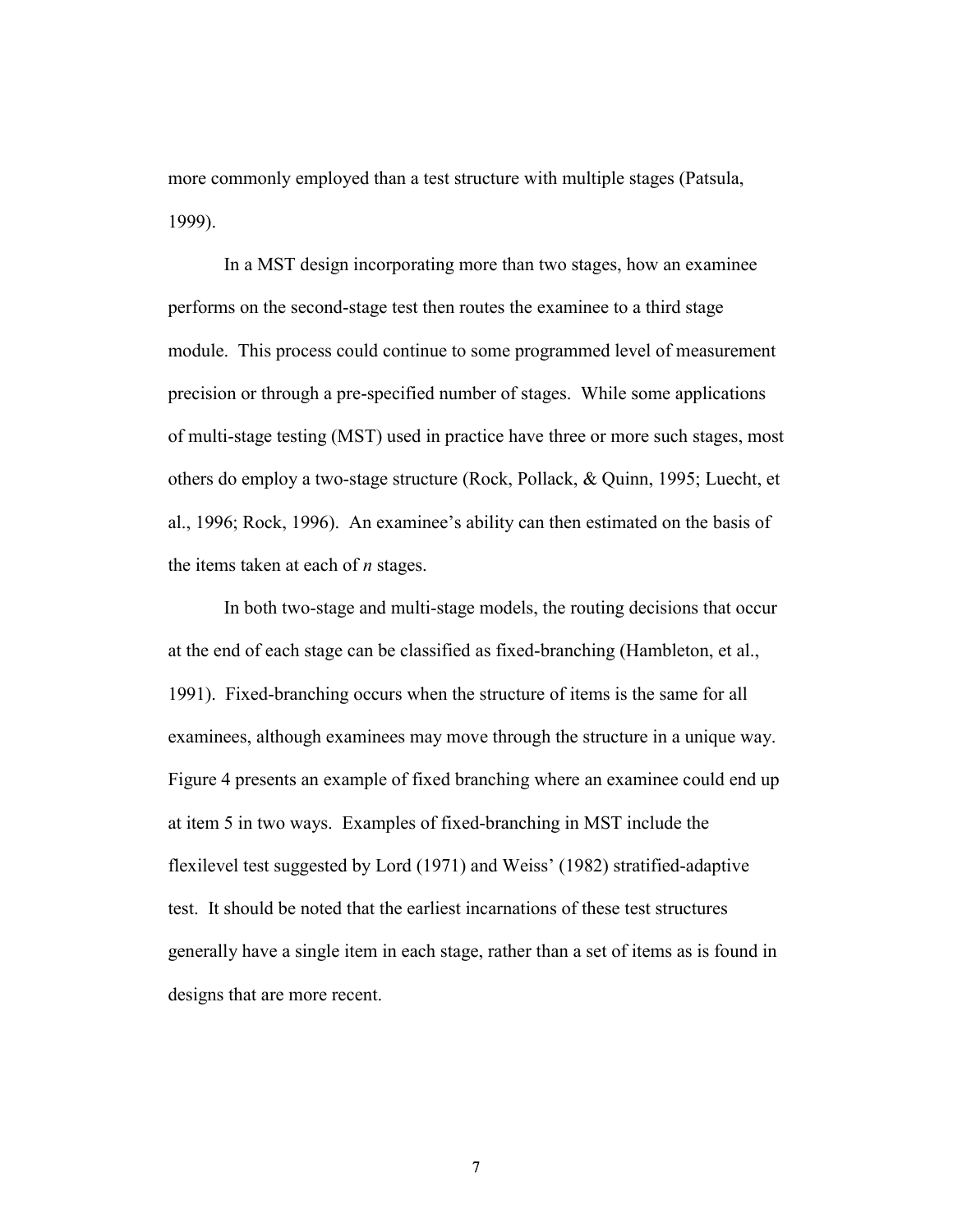Figure 4. A Fixed Branching Example.

![](_page_8_Figure_1.jpeg)

The flexilevel test has been described as pyramidal in structure, with a single item at each difficulty level (Hambleton, et al., 1991). An examinee is routed through to different items higher or lower in difficulty according to performance. The items in a stratified-adaptive test are grouped into strata by difficulty, and the examinee is moved through the test by answering an item, being branched into a strata of items based on performance to that previous item, responding to an item in the new strata, and so forth. This process continues up and down across strata until to some level of measurement precision is reached.

It is important to note that multi-stage testing (MST) can be applied in both pencil-and-paper (P&P) and computer-based testing (CBT) formats. Indeed,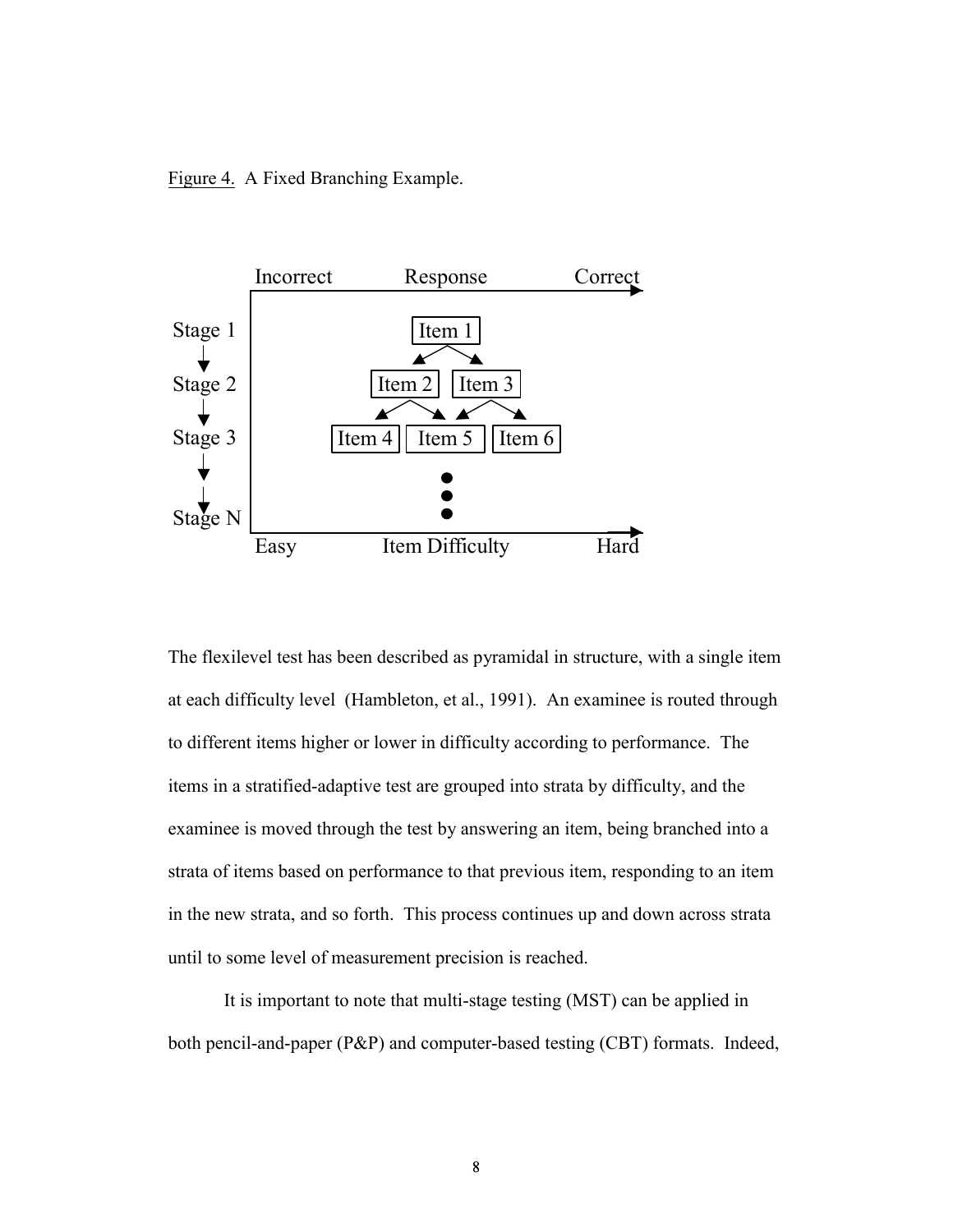Cronbach and Glesser (1965), Lord (1971) and Weiss (1982) introduced P&P methods for adapting tests to examinee ability that can be considered instances of MST. In a P&P administration of a MST, examinees could take the initial routing test, which may be scored by hand using a relatively straightforward scheme such as a number-right scoring, and then be given a second stage on the basis of performance on that routing test. Clearly, this is a less than ideal solution as the scoring involves administrative difficulties in group administrations and fails to take full advantage of the sample independent examinee abilities in IRT. A twostage or multi-stage test could also be presented to examinees via computer in order to more fully incorporate the advantages associated computer based testing including testing on demand. Given the availability of user-friendly and inexpensive desktop computers, computer based MST has become an economically feasible option. However, practical implementation entails the solution of the unique problem of assembling multiple modules and panels in an efficient manner.

Although the selection of items, from an item pool, to form modules by hand is technically possible even with a large number of content restraints and the fulfillment of other qualitative and quantitative features it is not economically efficient since it requires a lot of time even for a highly trained test developer. This process becomes even more complicated and difficult when several forms or panels are required for computerized administration. Thus, a focus of the MST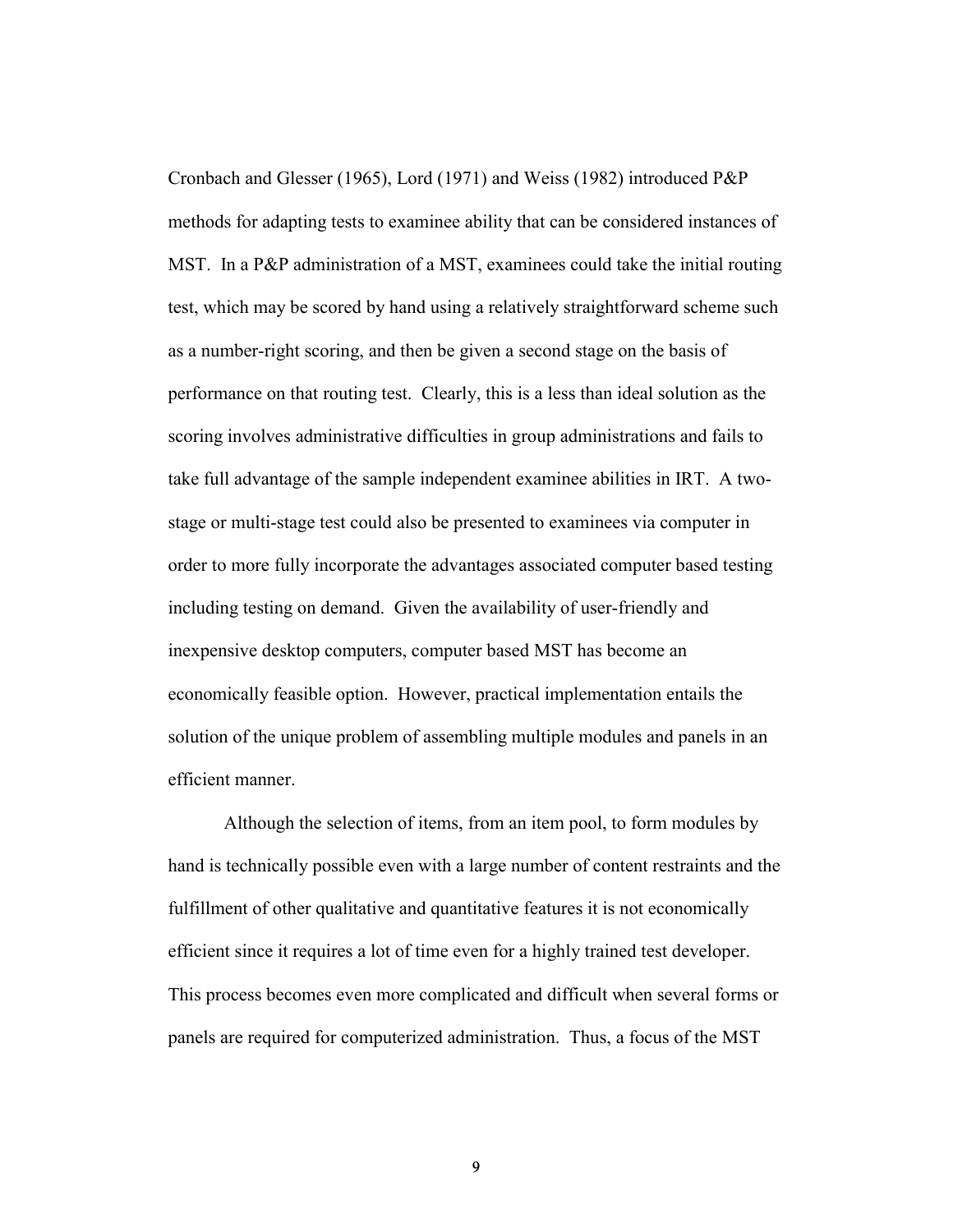literature has been the development of algorithms to assemble tests (Armstrong, Jones, Li, & Wu, 1996; Luecht, 1998; Luecht & Hirsch, 1992; Luecht & Nungester, 1998; Stocking, Swanson, & Pearlman, 1993; Swanson & Stocking, 1993; van der Linden, 1994; van der Linden & Adema, 1998; van der Linden & Boekkooi-Timminga, 1989). Ideally, these automated test assembly algorithms not only need to be flexible enough to develop modules for various MST designs but also should be capable of creating multiple panels that control the overlap of items or modules between panels. This should enable more efficient test development because it would enable each module to be carefully reviewed by test developer for the qualitative features that are not easily achieved by computer algorithms such as gender/racial sensitivity reviews.

A prominent example of an automated test assembly algorithm is Computerized-Adaptive Sequential Testing (CAST; Luecht and Nungester, 1998). CAST automatically assembles modules based on prespecified test (module) information functions. In addition, it allows for a variety of MST designs or panel structures including numerous content constraints. Furthermore, it provides an ability to control the item overlap between panels. Luecht and Nungester (1998) provided an example where a three stage MST panel with 426 content restraints was assembled in less than 20 seconds with their CAST software. In a related example, 99% of the 588 content restraints were satisfied for a comparable three stage MST design using the CAST software with the limitations being set by the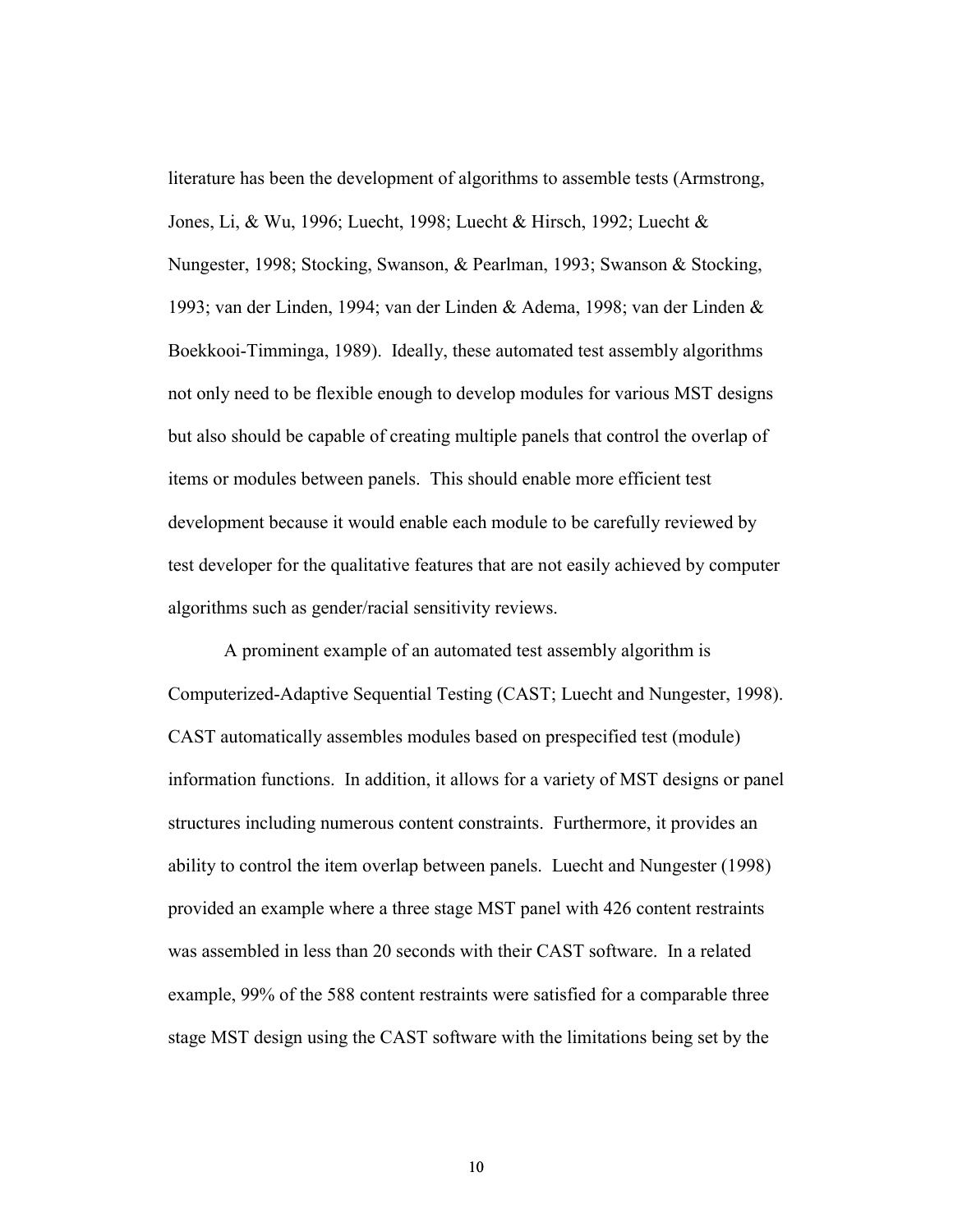quality of the item pool. Clearly, such automated test assembly programs will be necessary tools in the efficient development of a computerized multi-stage based testing program.

#### Advantages and Disadvantages of Computerized MST

In large part, both the advantages and disadvantages of MST are derived from its intermediary position between LOFT and CAT. That is, MST acquires some of its advantages from the desirable properties it has in common with CAT that, in turn, are the less desirable properties of LOFT. Similarly, MST obtains some advantages from the desirable properties if has in common with LOFT which are considered disadvantages of CAT. These include measurement precision, parsimonious design, test form quality control, better use of the item pool, and the opportunity for item review by examinees.

A frequently noted benefit of a CAT is enhancement in measurement precision for a fixed number of test items. This creates the opportunity for potentially shorter and more efficient tests. This is also the critical disadvantage to linear testing. Since MST may be considered partially-adaptive, it shares this key feature with CAT and ameliorates this weakness in LOFT. Within a panel structure, the selection of a module to be administered at a particular stage is dependent on the performance of examinees relative to previous stages. That is, the between-stage adaptation to match examinee ability to modules consisting of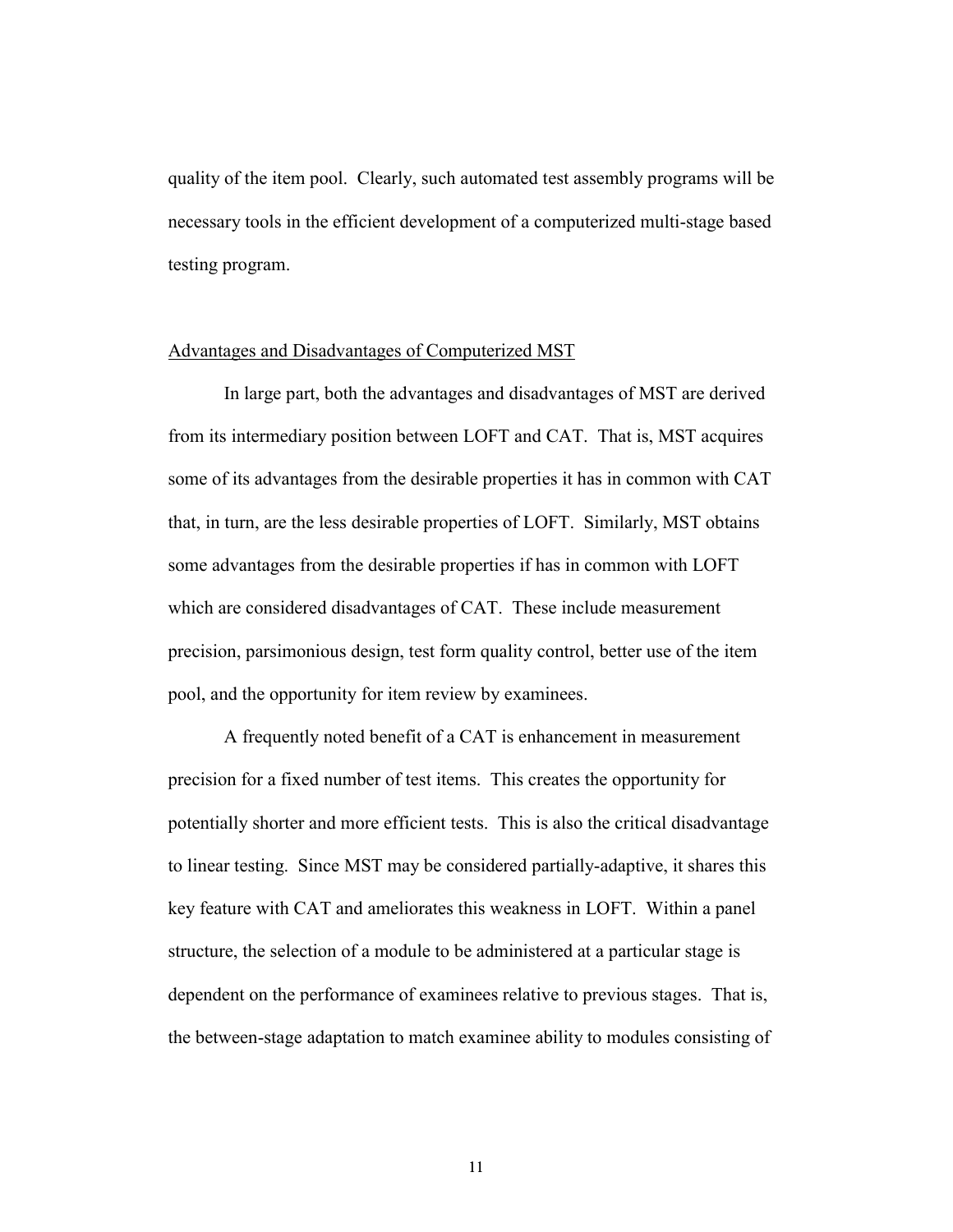items with a corresponding narrow range of item difficulties results in more precise ability estimates. Subsequently, this may be used to increase testing efficiency or shorten tests as compared to LOFT tests with comparable item pool quality. Conversely, MST results in less ability estimate precision in comparison to CAT since there are fewer opportunities for adapting to examinee ability estimates (Patsula, 1999). However, due to item exposure controls to increase test security and imperfect ability estimates particularly early in CAT, the adaptation in CAT is less than optimal and may reduce the differences in efficiency between MST and CAT. In fact, Luecht, Nungester, and Hadadi (1996) reported comparable MST and CAT ability estimate precision. In high-stakes credentialing and licensure examinations such as at Microsoft, however, the precision of the ability estimates is of critical importance, and so this ability estimation aspect of MST remains an area deserving of further research with a variety of MST designs.

A second benefit of MST is a simplification in test structure (Schnipke & Reese, 1999). Aside from the obvious concerns for implementation, a critical issue for test developers considering a CAT design involves the difficulty in explaining item selection and scoring methods. Although typically based on the similarly complex algorithms, the concept of stages and routing based on performance for a group of items or module may seem more straightforward and intuitive to examinees and other stakeholders.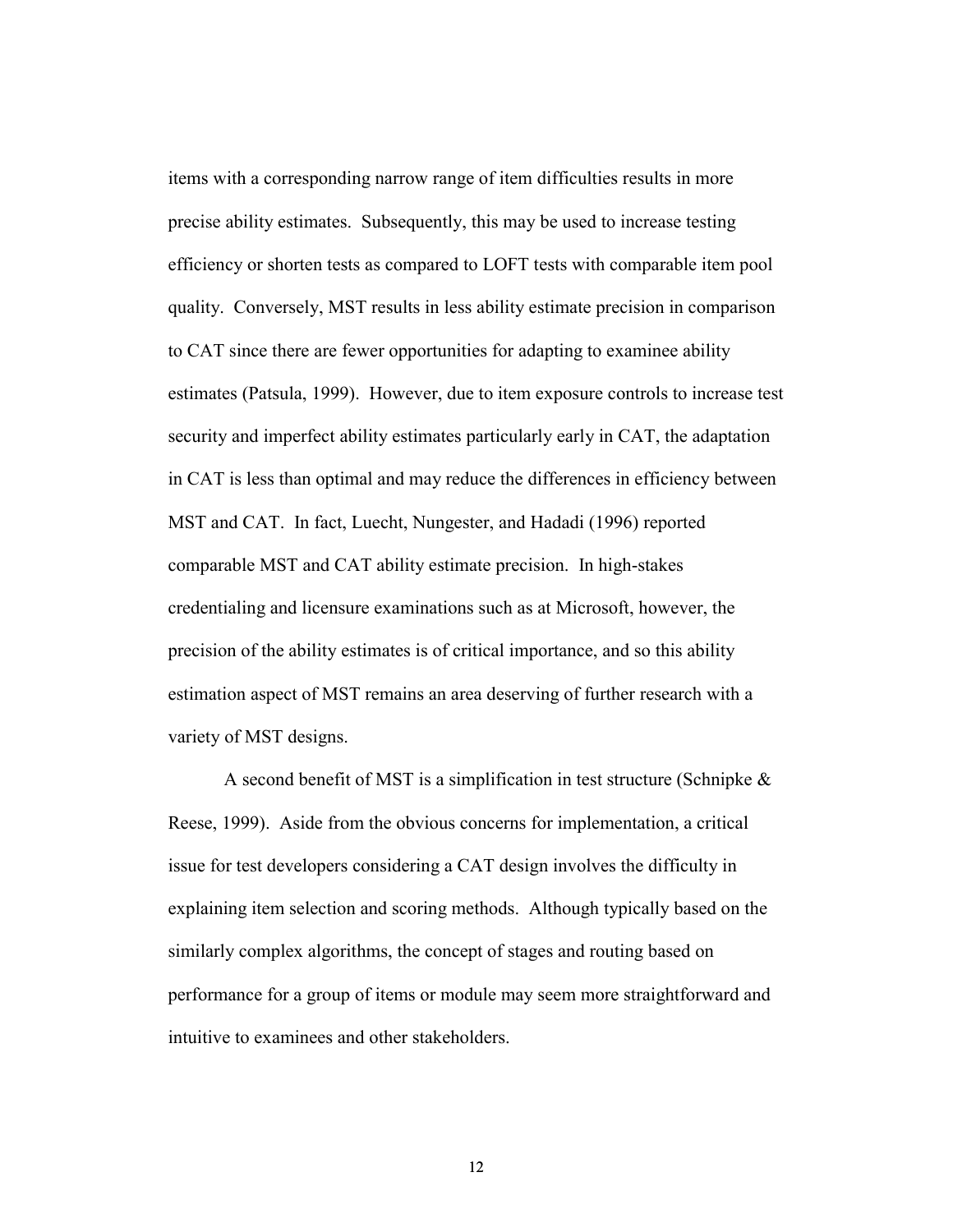An additional benefit of MST is the capacity to carefully craft and control the quality of all possible test forms (panels). Historically, test construction has been a subtle and nuance laden task which might be aptly described as an art as much as a science. In contrast, a CAT is actively assembled item by item via an item selection algorithm as the examinee responds to each item. Although programming a CAT to meet numerous test specifications is not an impossible task, incorporating more qualitative constraints such as gender balancing and item interdependence are significant concerns for test developers. The structure of MST allows for the construction of numerous modules that could be carefully reviewed in advance of the test administration. That is, as sets of items for each stage are constructed beforehand allowing for a level of quality assurance that is not possible in CAT to be introduced to the test construction process (Patsula, 1999).

This is not to suggest that in CAT items in the item pool are arbitrarily selected and retrieved for use but rather to emphasize that MST provides a reasonable opportunity for careful consideration of all item sets that an examinee may be administered. In addition, the partially-adaptive nature of MST affords the test developer the opportunity to retain the increased accuracy in measurement and at the same time better meet content and cognitive skills specifications of a test (Reese, Schnipke, & Luebke, 1999). As Reese, et al. (1999) pointed out, MST could prove especially valuable in addressing this concern, as the pre-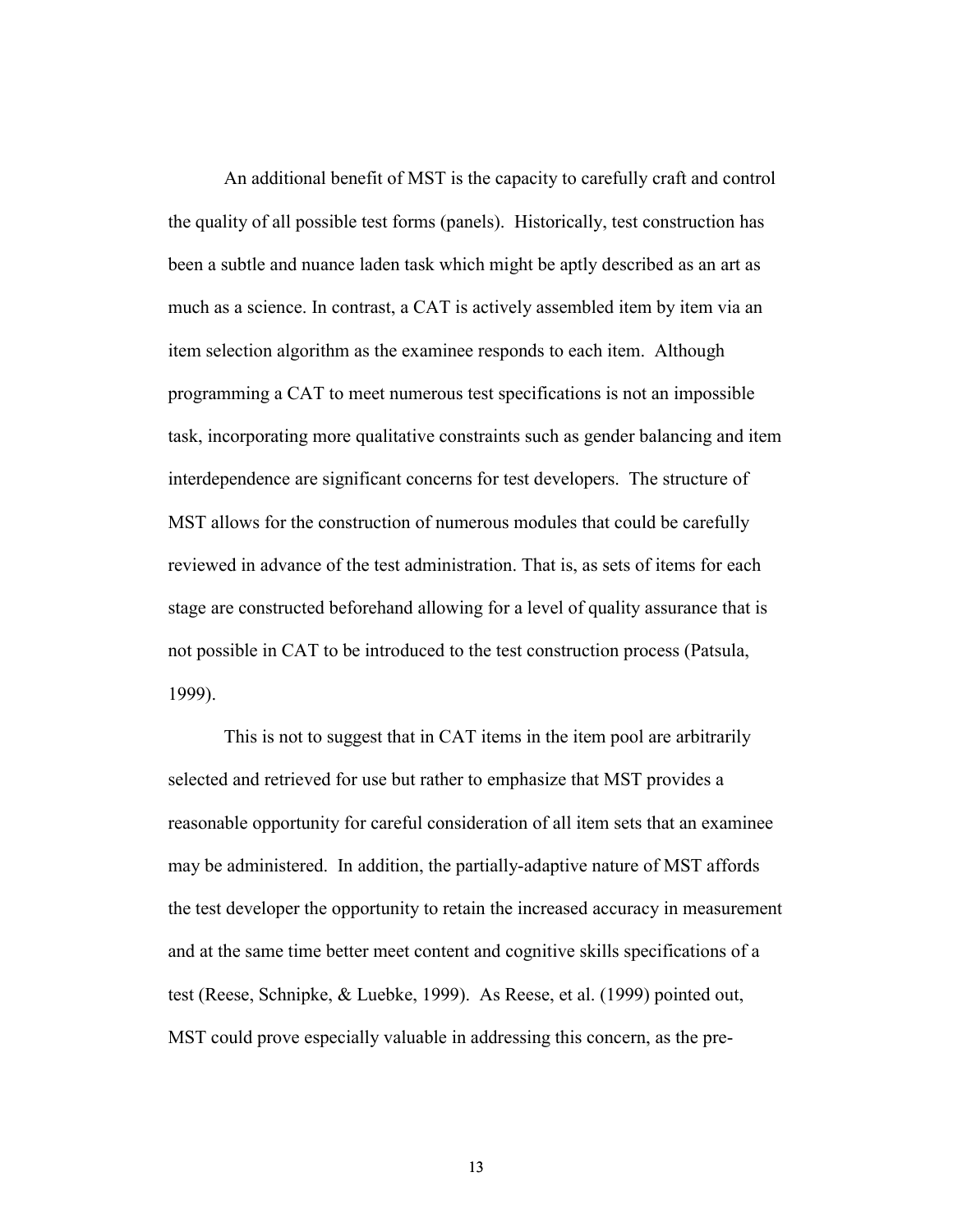assembly of the modules may facilitate the meeting of such requirements and thus lead to more valid tests.

Finally, pre-assembly of modules in MST may permit the opportunity for test developers to take greater advantage of the item pool, a very real concern in many CAT applications. In pulling together item sets for presentation in various stages, a multitude of combinations of discrete items could be created, allowing for the conscious attempt to administer a wider sampling of items into modules than sometimes occurs in the selection of discrete items in CAT.

Another key advantage of MST is the ability to allow item review. A traditional feature of test taking that examinees are accustomed to is the ability to go back and review their responses. Since ability estimates are made after each item is administered and subsequent items depend on this estimation, this feature is not available in CAT. For examinees, this is a primary source of anxiety with the format and perhaps its greatest challenge for more complete public acceptance (see, for example, criticisms of the GRE). In MST, the opportunity to review the items within a module would not have an impact on the psychometric properties of the test and therefore could be allowed.

Finally, a cited potential benefit of MST is the minimization of item exposure (Luecht, et al., 1996; Patsula, 1999). These authors argue that by controlling the amount of overlap between panels and the number of panels in use that security risks analyzed and controlled. However, there has been little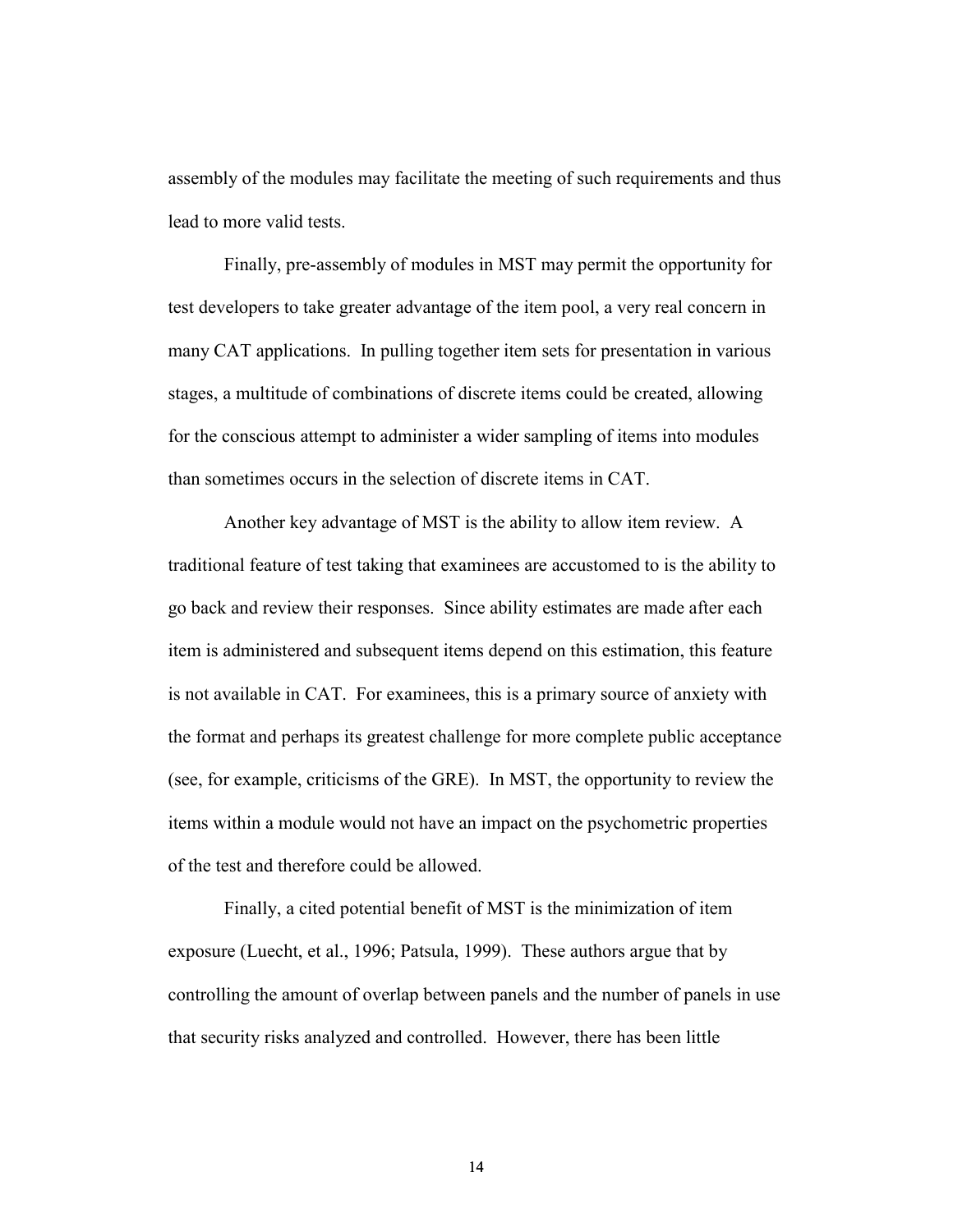discussion of remedies when items are overexposed, memorized, or in some other way inadvertently made public. In both linear and CAT, the solution may be as relatively simple as removing a test form or the exposed items from the available item pool. In contrast, the problem may be more severe in MST as an item could be integrated in several panels as a part of module at various stages. Simply removing the panels with exposed items could result in a large reduction in the available panels and present serious security concerns. This would be especially troubling since each panel, presumably, would have been carefully reviewed as this is a fundamental advantage of MST over CAT. It may be MST contains the security disadvantages of both linear and CAT.

# Areas for Future Investigation

More research needs to be done in the area of applying MST to credentialing examinations, as this is the primary focus for Microsoft. Much of the work that has been completed has focused on the precision of ability estimates across the ability continuum, rather than around a specified cutoff score where a credentialing decision will be made. To this end, issues that remain to be studied include concerns in the area of test design and test security.

First, the number of stages that should be included in a MST to balance measurement precision and design parsimony should be addressed. Although research has shown MST to be more efficient than linear and less efficient than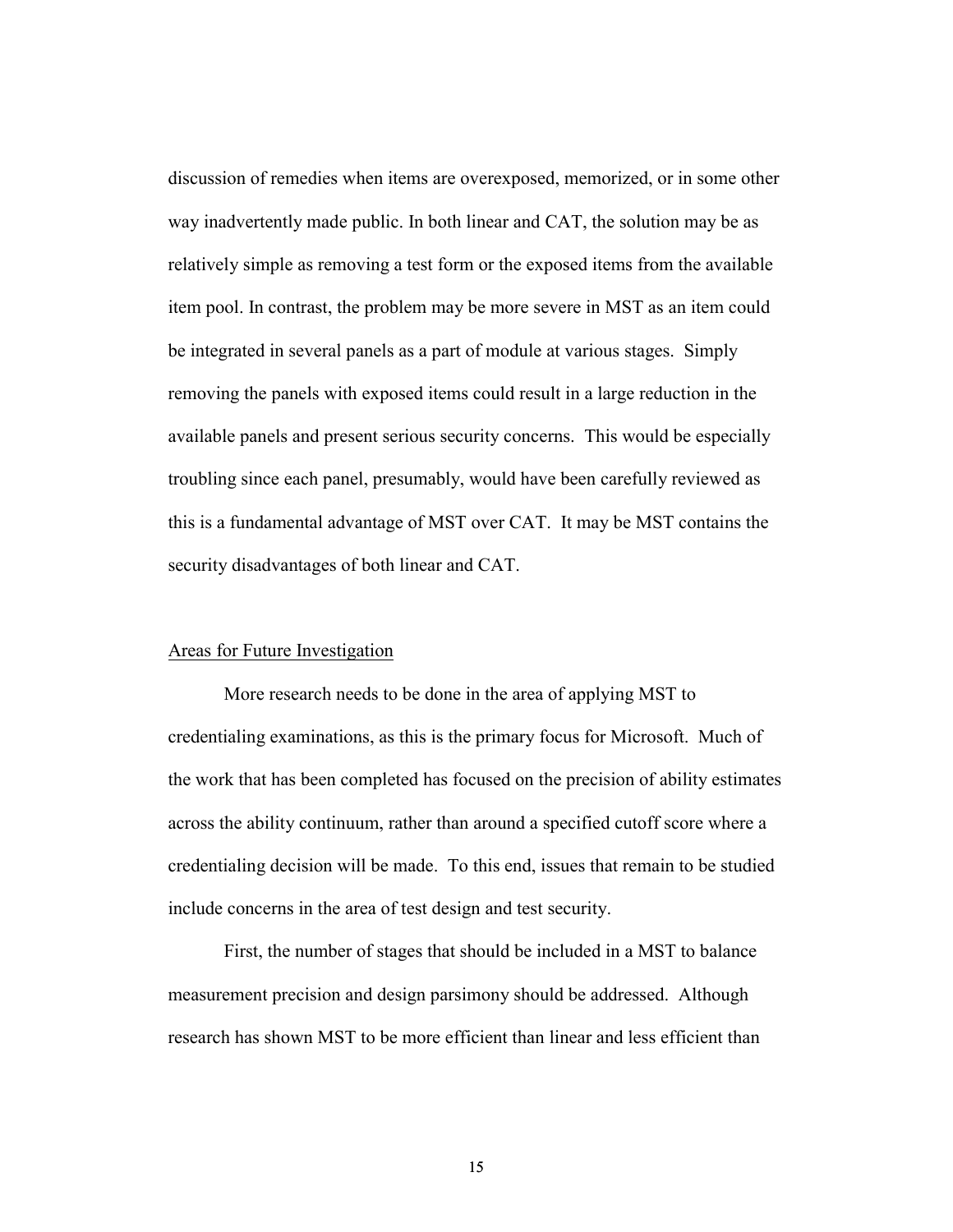CAT (Luecht, Nungester, & Hadadi, 1996), the nature of this compromise should be carefully examined to guide decisions on the appropriate numbers of stages for various applications. In particular, decision consistency rather than standard errors of measurement need to be considered (i.e., criterion-referenced rather than norm-referenced applications).

Second, the design of each stage should be considered. Lord (1980) identified several points including the number of items, and the overlap and specification of target module information functions to be considered in the process of developing a two-stage test. Patsula (1999) extended this research to three-stage tests. Continued research in this area is warranted for larger MST and mixed MST/ CAT designs. Of importance is the number and nature of items included in the routing test for the best initial ability estimates (Patsula, 1999) and the implications of this for decision consistency.

Third, security concerns deserve careful thought and research. The effect of publicly exposed items on ability estimates and defensible mechanisms for dealing with such events need to be developed. This should include additional work on mechanisms to insert and remove items into modules and panels both as a matter of regular item pool maintenance and as a result of unexpected events. Specifically, mechanisms are necessary to enable a reduction in the exposure of items near the cut point, as these items are likely to be frequently utilized in credentialing applications.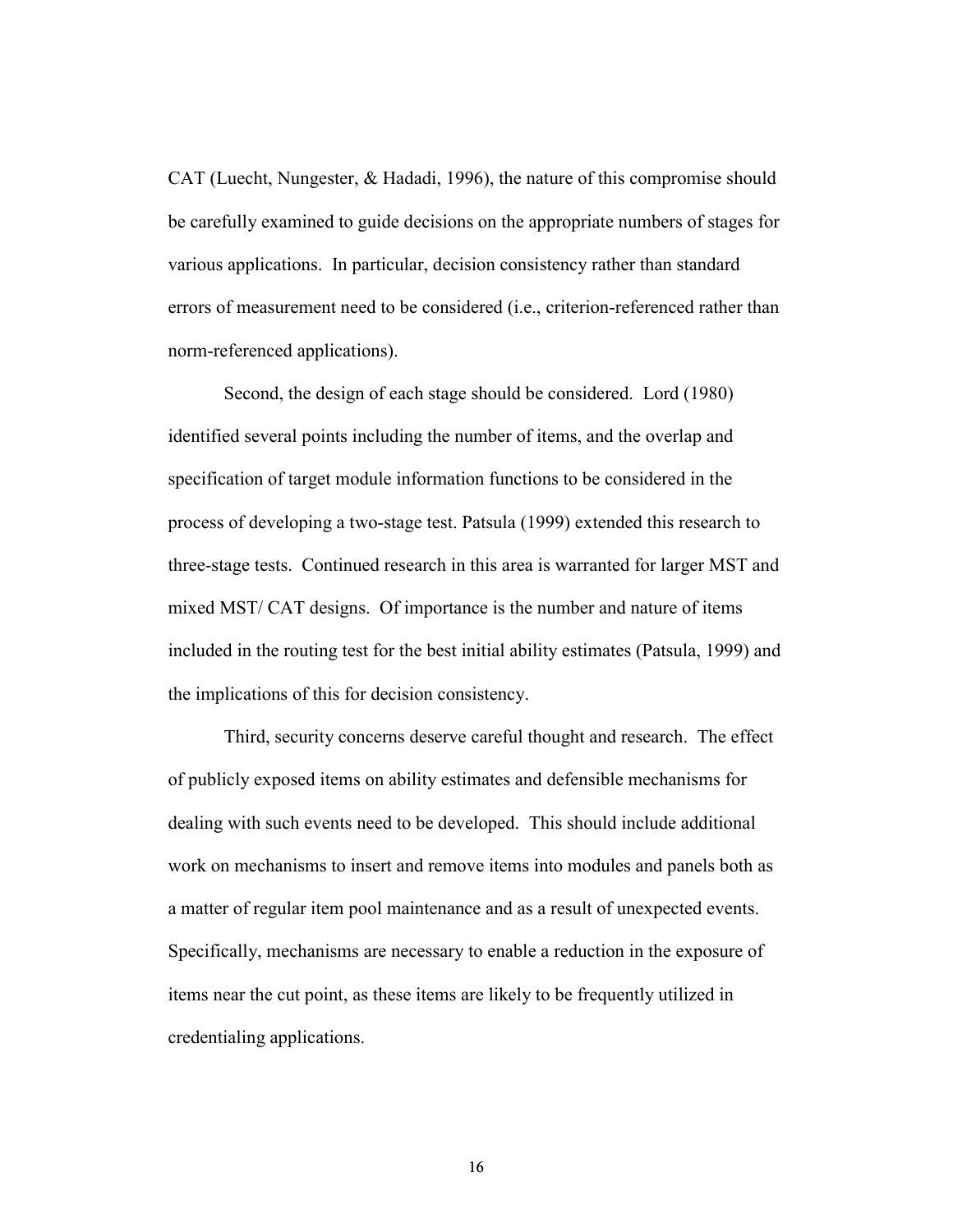#### References

Armstrong, R. D., Jones, D. H., Li, X., & Wu, I-L. (1996). A study of a network-flow algorithm and a non-correcting algorithm for test assembly. *Applied Psychological Measurement*, *20*, 89-98.

Cronbach, L. J., & Gleser, G. C. (1965). *Psychological tests and personnel decisions, 2nd Ed*. Urbana: University of Illinois Press.

Hambleton, R. K., Zaal, J. N., & Pieters, J. P. M. (1991). Computerized adaptive testing: Theory, applications, and standards. *Advances in educational and psychological testing*. Boston, MA: Kluwer Academic Publishers.

Lord, F. M. (1971). The self-scoring flexi-level test. *Journal of Educational Measurement*, *8*, 147-151.

Lord, F. M. (1980). *Applications of item response theory to practical testing problems*. Hillsdale, NJ: Lawrence Erlbaum Associates.

Luecht, R. L. (1998). Computer-assisted assembly using optimization heuristics. *Applied Psychological Measurement*, *22*, 224-236.

Luecht, R. L., & Hirsch, T. M. (1992). Item selection using an average growth approximation of target test information function. *Applied Psychological Measurement*, *16*, 41-51.

Luecht, R. L., & Nungester, R. J. (1998). Some practical examples of computerized-adaptive sequential testing. *Journal of Educational Measurement*, *35* (3), 229-249.

Luecht, R. L., & Nungester, R. J. (1996, April). *Heuristic-based CAT: balancing item information, content, and exposure*. Paper presented at the Annual Meeting of the National Council on Measurement in Education, New York, NY.

Patsula, L. N. (1999). A comparison of computerized-adaptive testing and multi-stage testing. Unpublished doctoral dissertation, University of Massachusetts at Amherst.

Reese, L. M., Schnipke, D. L., & Luebke, S. W. (1999). *Incorporating content constraints into a multi-stage adaptive testlet design*. (Law School